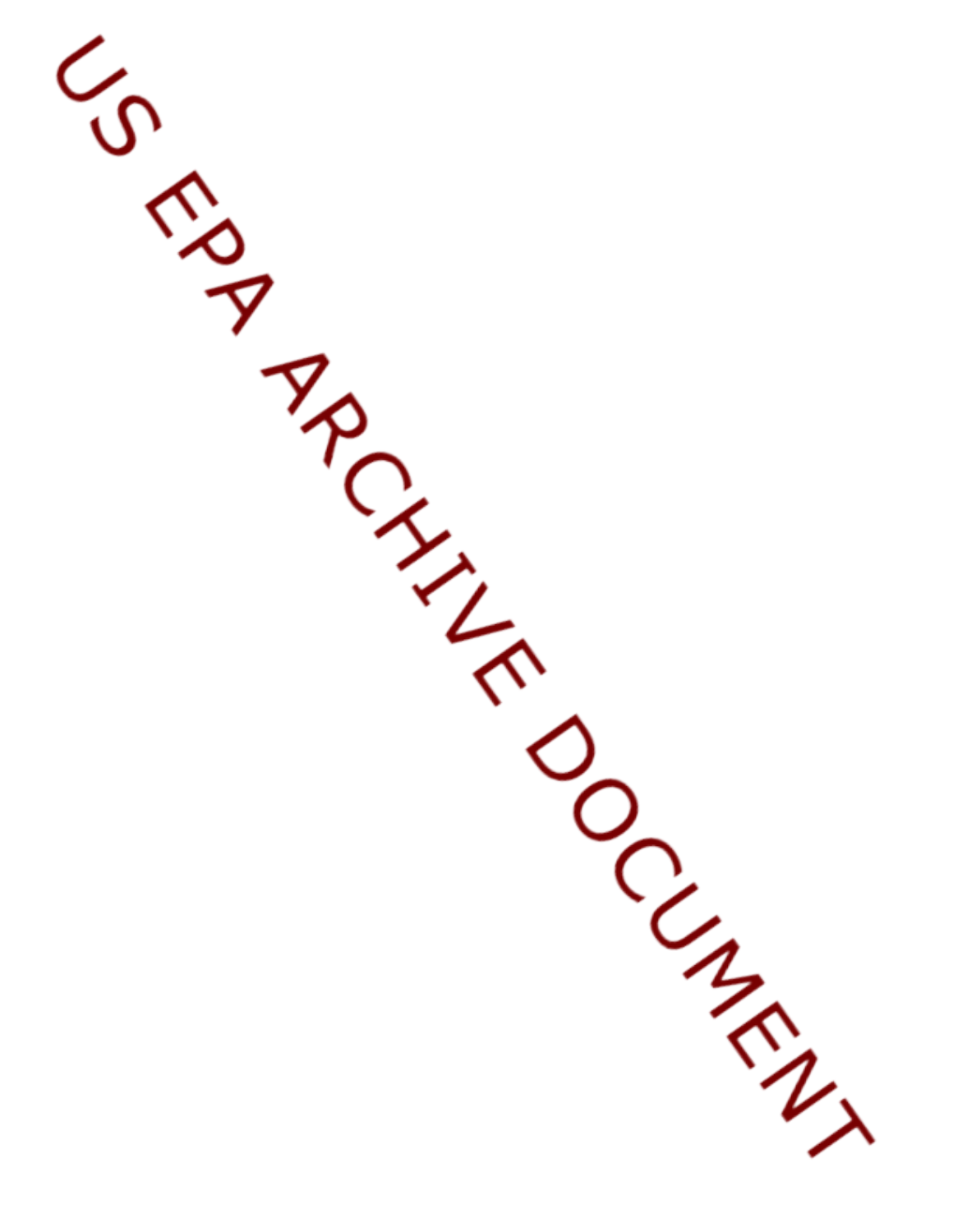# **Consumer Factsheet on: COPPER**

#### [List of Contaminants](http://www.epa.gov/safewater/hfacts.html)

 As part of the Drinking Water and Health pages, this fact sheet is part of a larger publication: **National Primary Drinking Water Regulations** 

 States Environmental Protection Agency (EPA). This is a factsheet about a chemical that may be found in some public or private drinking water supplies. It may cause health problems if found in amounts greater than the health standard set by the United

#### **What is Copper and how is it used?**

 Copper is a metal found in natural deposits as ores containing other elements. It is widely used in household plumbing materials.

## **Why is Copper being regulated?**

 based solely on possible health risks and exposure, are called Maximum Contaminant Level Goals. In 1974, Congress passed the Safe Drinking Water Act. This law requires EPA to determine safe levels of chemicals in drinking water which do or may cause health problems. These non-enforceable levels,

 The MCLG for copper has been set at 1.3 parts per million (ppm) because EPA believes this level of protection would not cause any of the potential health problems described below.

 directly detected or removed by the water system. Instead, EPA is requiring water systems to control the Since copper contamination generally occurs from corrosion of household copper pipes, it cannot be corrosiveness of their water if the level of copper at home taps exceeds an Action Level.

 The Action Level for copper has also been set at 1.3 ppm because EPA believes, given present technology and resources, this is the lowest level to which water systems can reasonably be required to control this contaminant should it occur in drinking water at their customers home taps.

These drinking water standards and the regulations for ensuring these standards are met, are called National Primary Drinking Water Regulations. All public water supplies must abide by these regulations.

#### **What are the health effects?**

 Short- and long-term effects: Copper is an essential nutrient, required by the body in very small amounts. However, EPA has found copper to potentially cause the following health effects when people are disturbance, including nausea and vomiting. Use of water that exceeds the Action Level over many years exposed to it at levels above the Action Level. Short periods of exposure can cause gastrointestinal could cause liver or kidney damage. People with Wilsons disease may be more sensitive than others to the effect of copper contamination and should consult their health care provide

#### **How much Copper is produced and released to the environment?**

 Copper may occur in drinking water either by contamination of the source water used by the water system, or by corrosion of copper plumbing. Corrosion of plumbing is by far the greatest cause for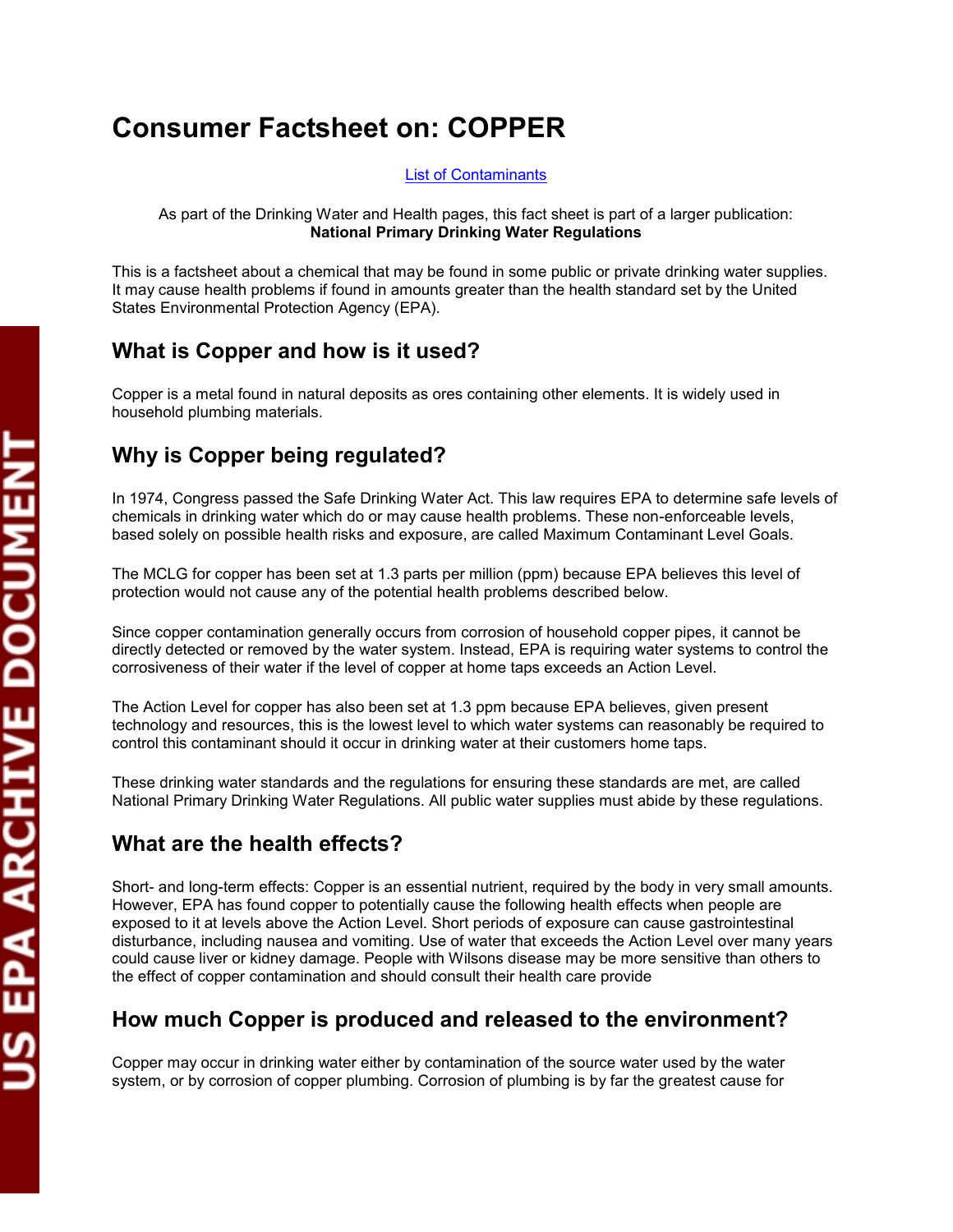concern. Copper is rarely found in source water, but copper mining and smelting operations and municipal incineration may be sources of contamination.

 water totaled nearly 450 million lbs., of which nearly all was to land. These releases were primarily from From 1987 to 1993, according to the Toxics Release Inventory copper compound releases to land and copper smelting industries. The largest releases occurred in Utah. The largest direct releases to water occurred in Tennessee.

## **What happens to Copper when it is released to the environment?**

 make it less corrosive. Corrosivity toward copper is greatest in very acidic water. Many of the other factors that affect the corrosivity of water toward lead can also be expected to affect the corrosion of copper. All water is corrosive toward copper to some degree, even water termed noncorrosive or water treated to

#### **How will Copper be detected in and removed from my drinking water?**

 system must continue to monitor this contaminant twice a year. The regulation for copper became effective in 1992. Between 1993 and 1995, EPA required your water supplier to collect water samples from household taps twice a year and analyze them to find out if copper is present above 1.3 ppm in more than 10 percent of all homes tested. If it is present above this level, the

 If contaminant levels are found to be consistently above the Action level, your water supplier must take steps to reduce the amount of copper so that it is consistently below that level. The following treatment methods have been approved by EPA for controlling copper: Corrosion control.

### **How will I know if Copper is in my drinking water?**

 If the water system fails to comply with any EPA or state treatment requirements, the system must notify the public via newspapers, radio, TV and other means. Additional actions, such as providing alternative drinking water supplies, may be required to prevent serious risks to public health.

 States Environmental Protection Agency (EPA). This is a factsheet about a chemical that may be found in some public or private drinking water supplies. It may cause health problems if found in amounts greater than the health standard set by the United

#### **Drinking Water Standards:**

MCLG: 1.3 ppm

Action level: 1.3 ppm

#### **Copper Releases to Water and Land, 1987 to 1993 (in pounds):**

|               | Water     | Land        |
|---------------|-----------|-------------|
| <b>TOTALS</b> | 1,538,148 | 442,082,245 |

Top Ten States \*